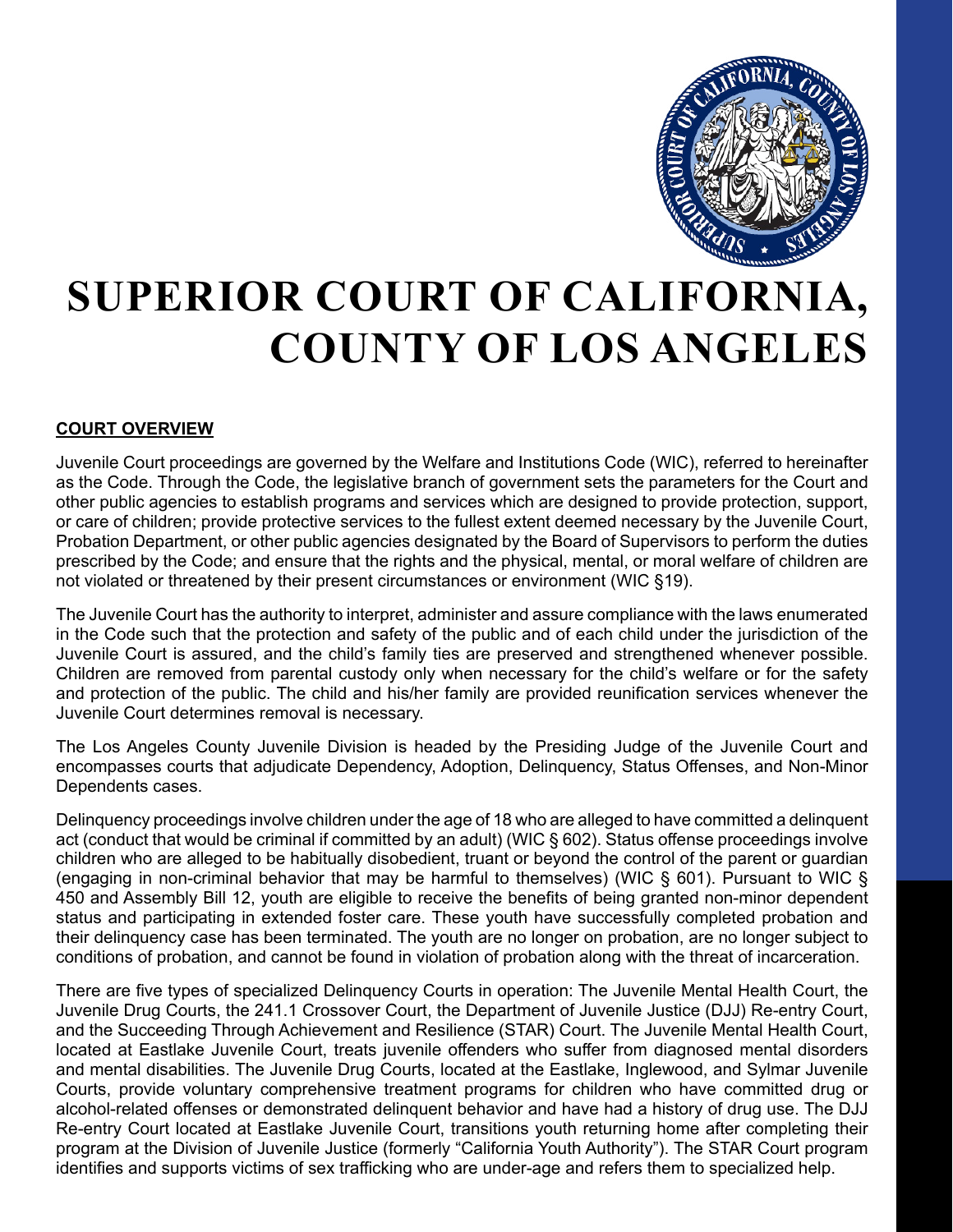

Dependency proceedings exist to protect children who have been abused, neglected or abandoned, or who are at substantial risk of abuse or neglect (WIC§ 202, 300.2).

California's Fostering Connections to Success Act, also known as Assembly Bill 12, lays the foundation for a fundamental shift in how we approach and work with young adults, called non-minor dependents, in foster care. Enacted in September 2010, AB 12 permits the extension of foster care in certain circumstances until age 21, allowing youth to receive continued case management services focusing on self-sufficiency and independence, educational support, job skills training and career development, while at the same time still having an attorney and court supervision. Another important feature of extended foster care is the ability for this population to re-open their foster care case through the reentry process should they need additional support, courtroom supervision and assistance with housing and/or education.

There are 28 Dependency Courts in the Los Angeles Court system. Twenty-five are located in the Edmund D. Edelman Children's Court in Monterey Park, and three are in the Alfred J. McCourtney Juvenile Justice Center in Lancaster, and serve families and children residing in the Antelope Valley. One of the courtrooms at the Edelman Children's Court has been designated for private and agency adoptions. One of the courtrooms hears matters that fall within the Indian Child Welfare Act (25 U.S.C. § 1901 et. seq., CRC 439). Another courtroom hears matters involving the hearing-impaired. There are five Dependency Courts utilizing the Drug Court Parent Protocol, and all Dependency Courts are following the Drug Court Dependency Youth Protocol. The Court opened specialized courtrooms for AB 12, WIC § 241.1., and Commercially Sexually Exploited Children (CSEC) in 2016.

In January 2016, the Juvenile Court in partnership with County Counsel, Children's Law Center (CLC), and the Department of Children and Family Services (DCFS) initiated a dedicated courtroom to serve Commercially Sexually Exploited Children (CSEC) in the dependency system. The establishment of the dedicated courtroom, named the Dedication to Restoration through Empowerment, Advocacy, and Mentoring (DREAM) Court, was based on lessons learned from the STAR Court in the delinquency system. By having a dedicated Judicial Officer, and CSEC trained and informed County Counsel, CLC attorney, and DCFS staff, DREAM Court will allow

for increased expertise, consistency in practice,

and better outcomes for the CSEC population. The DREAM Court officially opened in February 2016.

#### **THE COURT PROCESS**

The fundamental goal of the Juvenile Dependency system is to assure the safety and protection of the child while acting in the child's best interest, which is achieved when a child is protected from abuse, feels secure and nurtured within a stable and permanent home.

To act in the best interest of the child, the Court must safeguard the parents' fundamental right to raise their child and the child's right to remain a part of the family of origin by preserving the family as long as the child's safety can be assured. All parties, including children, who appear in the Dependency Court are entitled to be represented by counsel. The Court will appoint legal counsel for a parent unless the parent has retained private counsel. Legal counsel for children are appointed by the Court; they are statutorily mandated to inform the Court of the child's wishes and act in the best interest of the child by informing the Court of any conflict between what the child seeks and what may be in the child's best interest. Children are appointed legal counsel whether or not they appear in court (WIC § 317). DCFS is represented by County Counsel.

Preservation of the family can be facilitated through family maintenance and family reunification services. Family Maintenance services are provided to a parent who retains custody of the child. Family Reunification services are provided to a parent whose child has been removed from his/her care and custody by the Court and placed outside their home. Prior to filing a petition in the Court, DCFS must make a reasonable effort to provide services that might eliminate the need for the intervention of the Court or removal of the child.

Before a parent can be required to participate in these services, the Court must find that facts have been presented which prove the assertion of parental abuse, neglect, or the risk of abuse or neglect as stated in the petition filed by DCFS.

Findings of abuse or neglect are made at the Jurisdiction and/or Disposition hearing and may result in the Court declaring the child a dependent and the parents and child subject to the jurisdiction of the Court. Family Maintenance and Reunification services for the family are delineated in the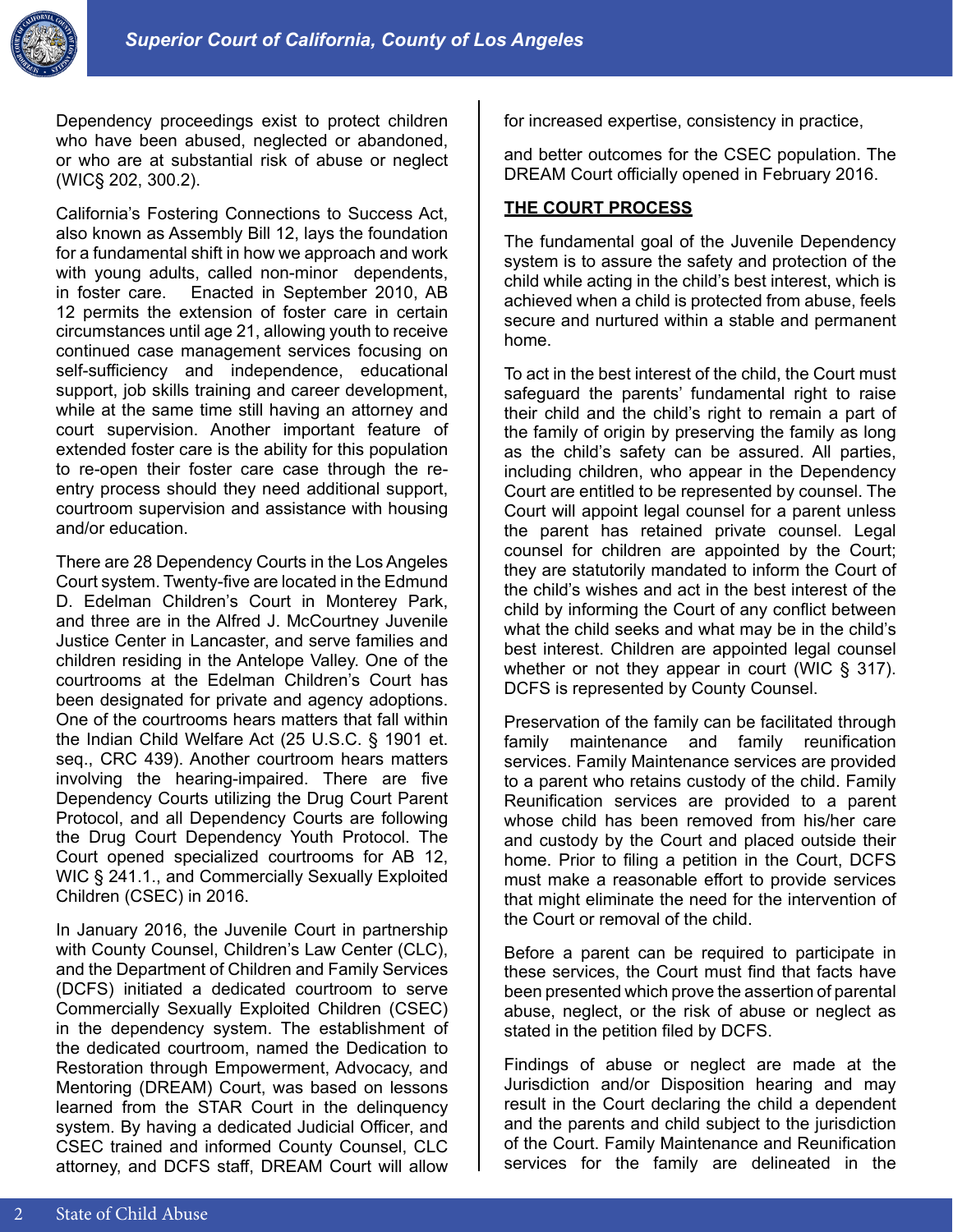

disposition case plan, which is tailored by the Court to the requirements of each family and provided to them under the auspices of DCFS.

Family Reunification services facilitate the safe return of the child to the family and may include drug and alcohol rehabilitation; the development of parenting skills; therapeutic intervention to address mental health issues; education and the development of social skills; and in-home modeling to develop homemaking and/or budgeting skills. The disposition case plan must delineate all the services deemed reasonable and necessary to assure a child's safe return to his/her family. When a family fully and successfully participates in Reunification services that have been appropriately tailored, the family unit is preserved, and the child remains with the birth family.

Stability and permanence are also assured when a child is able to safely remain within the family unit without placement in foster care while parents receive family maintenance services from DCFS under the supervision of the Court. If the Court has ordered that the child may reside with a parent, the case will be reviewed every six months until such time the Court determines that the conditions which brought the child within the Court's jurisdiction no longer exist. At this time, the Court may terminate jurisdiction (WIC § 364).

Preserving the family unit through Family Maintenance and Reunification services is one aspect of what is called Permanency Planning. This process also involves the identification and implementation of a plan for the child when he/she cannot be safely returned to a parent or guardian (WIC § 366.26). Concurrent Planning occurs when the Court orders reunification services to be provided simultaneously with planning for permanency outside of the parents' home. In the Dependency system, Concurrent Planning begins the moment a child has been removed from the parents' care.

Children require stability, a sense of security, and belonging. To assure that concurrent planning occurs in a manner that will provide stability for the child, periodic reviews of each case are set by the Court. When a child is removed from the care of a parent and suitably placed in foster care under the custody of DCFS, the Court will order six months of reunification services for children under the age of three, including sibling groups with a child under that age. For all other children, the reunification period is 12 months. If the Court finds compliance with the service plan at each and every six-month Judicial Review hearing, the Court may continue services to a date 18 months from the date of removal. To extend Reunification services to the 12- or 18- month date, the Court, based upon its evaluation of the history of the case, must find a substantial likelihood of the child's return to the parent or guardian on or before the permanency planning hearing at the 18-month date (WIC § 366.21, et. seq.).

If Reunification services are terminated without the return of the child to the parent or guardian, the Court must establish a Permanent Plan for the child. Termination of Reunification services without the return of the child to the parent is tantamount to finding the parent to be unfit. A parent who has failed to reunify with a child may be prevented from parenting later-born children if the Court sustains petitions involving the later-born children. The Court may deny Reunification services to the parent and set a Permanency Planning Hearing to consider the most appropriate plan for the child. The Code provides circumstances under which the Court may in its discretion order no reunification services for a parent (WIC § 361.5). Examples are when a parent has inflicted serious physical abuse upon a child; has a period of incarceration that exceeds the time period set for reunification; has inflicted sexual abuse upon a child; etc.

If it is consistent with the best interest of the child, concurrent planning will take place during the reunification period. In the event the parents do not reunify with the child, the Court and DCFS are prepared to secure a stable and permanent home under one of three permanent plans set out in the code (WIC § 366.26):

- 1. The adoption of the child following a hearing where Dependency Court has terminated parental rights. Adoption is the preferred plan as it provides the most stability and permanence for the child.
- 2. The appointment of a Legal Guardian for the child. Legal Guardians have the same responsibilities as a parent to care for and supervise a child. However, legal guardianship provides less permanence, as a guardianship may be terminated by Court order or by operation of law when the child reaches the age of 18.
- 3. The Planned Permanent Living Arrangement (formerly Long-Term Foster Care) is the least stable plan for the child because the child has not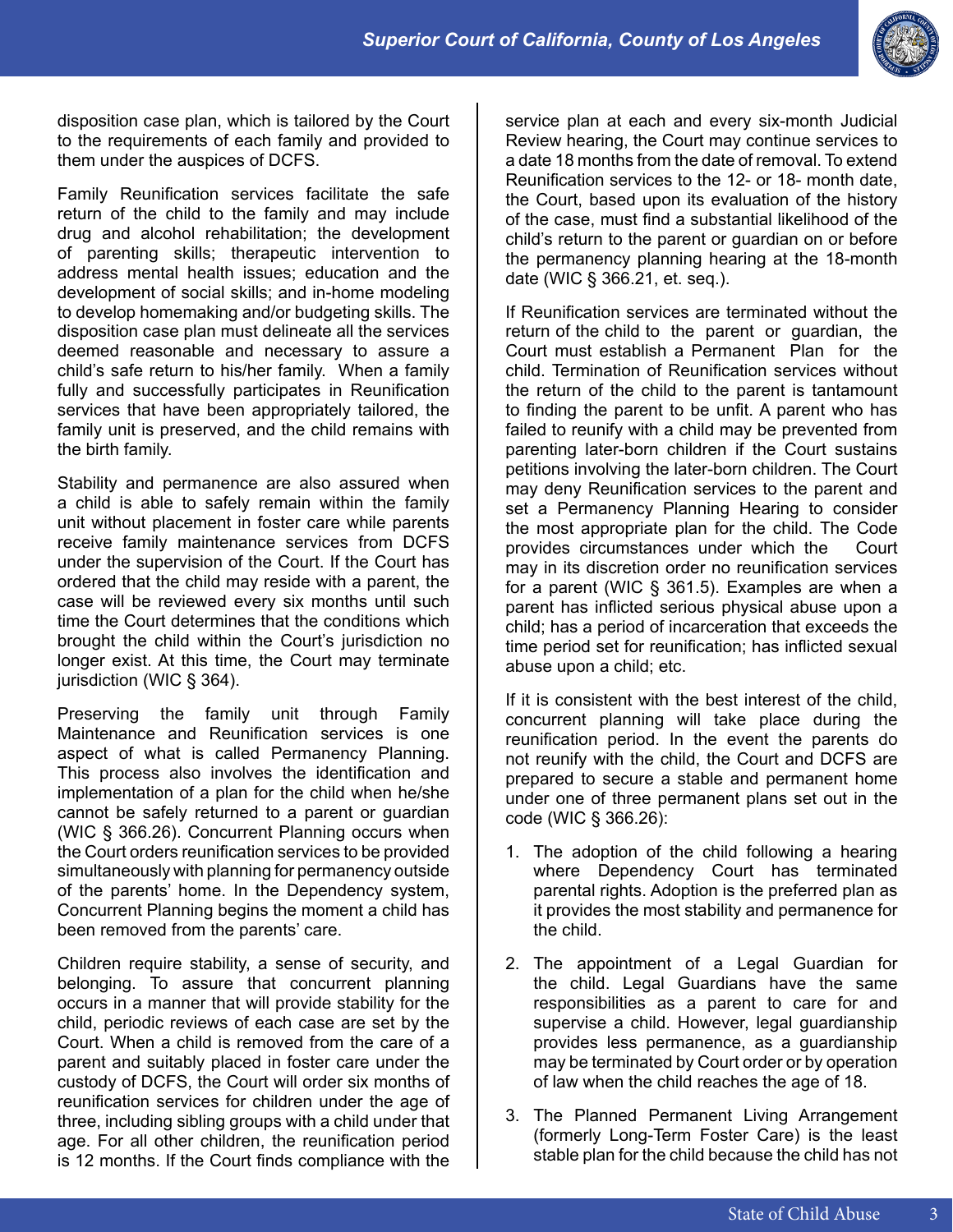

been provided a home environment in which the individual(s) will commit to parent him or her into adulthood while providing the legal relationship of parent and child.

When a Permanent Plan is implemented, the Court reviews it every six months until the child is adopted, guardianship is granted, the child reaches age 18, or enters extended foster care. Court jurisdiction for children under a Planned Permanent Living Arrangement cannot be terminated until the child reaches age 18. Jurisdiction may terminate for children under a plan of legal guardianship or when a child's adoption has been finalized.

## **SUBSEQUENT AND SUPPLEMENTAL PETITIONS**

Subsequent and supplemental petitions may be filed within existing cases by DCFS, the parents, and persons who are not a party to the original action. These petitions are filed to protect and/or assert the rights of parties, including the rights and interests of the child. Due Process issues exist whenever a petition is filed in the Dependency Court. The Court will appoint counsel (if appropriate), to set these matters for contested hearings, and, if the parents are receiving reunification services, resolve the new petitions while maintaining compliance within the statutory time lines.

Subsequent Petitions may be filed by DCFS any time after the original petition has been adjudicated; they allege new facts or circumstances other than those under which the original petition was sustained (WIC

§ 342). A Subsequent Petition is subject to all of the procedures and hearings required for the original petition.

Supplemental Petitions may be filed by DCFS to change or modify a prior court order placing a child in the care of a parent, guardian, relative or friend, if DCFS believes there are sufficient facts to show that the child will be better served by placement in a foster home, group home or in a more restrictive institution (WIC § 387). A Supplemental Petition is subject to all of the procedural requirements for the original petition.

Petitions for Modification (Pre- and Post-Disposition) may be filed to change or set aside any order made by the court (WIC § 385). Any person subject to the jurisdiction of the Court may make a motion pursuant to WIC § 385 at any time. Orders may be modified as the Court deems proper, subject to notice to the attorney of record.

Petitions for Modification (Post- Disposition) may

be filed by a parent or any person having an interest in a child who is a dependent child, including the child himself or herself. These petitions allege either a change of circumstances or new evidence that could require the Court to modify previous orders or issue new orders in the best interest of the child. (WIC § 388).

#### **CASELOAD OVERVIEW**

The data collected at this time does not fully reflect the workload of the Dependency Courts. In addition to the statutorily mandated hearings (Detention/ Arraignment Hearing; Jurisdictional Hearing; Disposition Hearing; 6-, 12- and 18-month review hearings; Selection and Implementation Hearing), the Court, acting in the best interest of the child, must often schedule hearings to receive progress reports if it is determined that court-ordered services may be lacking. Interim hearings may be scheduled to handle matters that have not been or cannot be resolved without court intervention. Cases that are transferred from other counties must be immediately set on the Court's calendar. All of the courts hear adoption hearings, so that permanency occurs without delay.

## **ANALYSIS**

The number of WIC § 602 (delinquency) petitions filed has continued to decrease significantly since 2013. In 2019, there were 4,869 WIC § 602 (delinquency) petitions filed compared with 5,021 WIC § 602 petitions filed in 2018. (Figure 1) The decrease in the number of petitions was due to a general decrease in crime, as well as more successful efforts at diverting low- risk offenders from the juvenile justice system.

In 2019, new, subsequent and supplemental petitions were filed involving 23,911 children; of these, 16,962 children were before the Court with new WIC § 300 (dependency) petitions. Supplemental and/or subsequent petitions accounted for 6,949 of these petitions. This seemingly upsurge in filings is due to the new process of filing cases. Cases are no longer filed by families; there is one case filed for each individual minor now.

From 2015 through 2019, there was an upward trend in the number of WIC § 300 petitions filed. In 2018, statistics of subsequent petitions were no longer kept; and reactivated cases received a newcase number.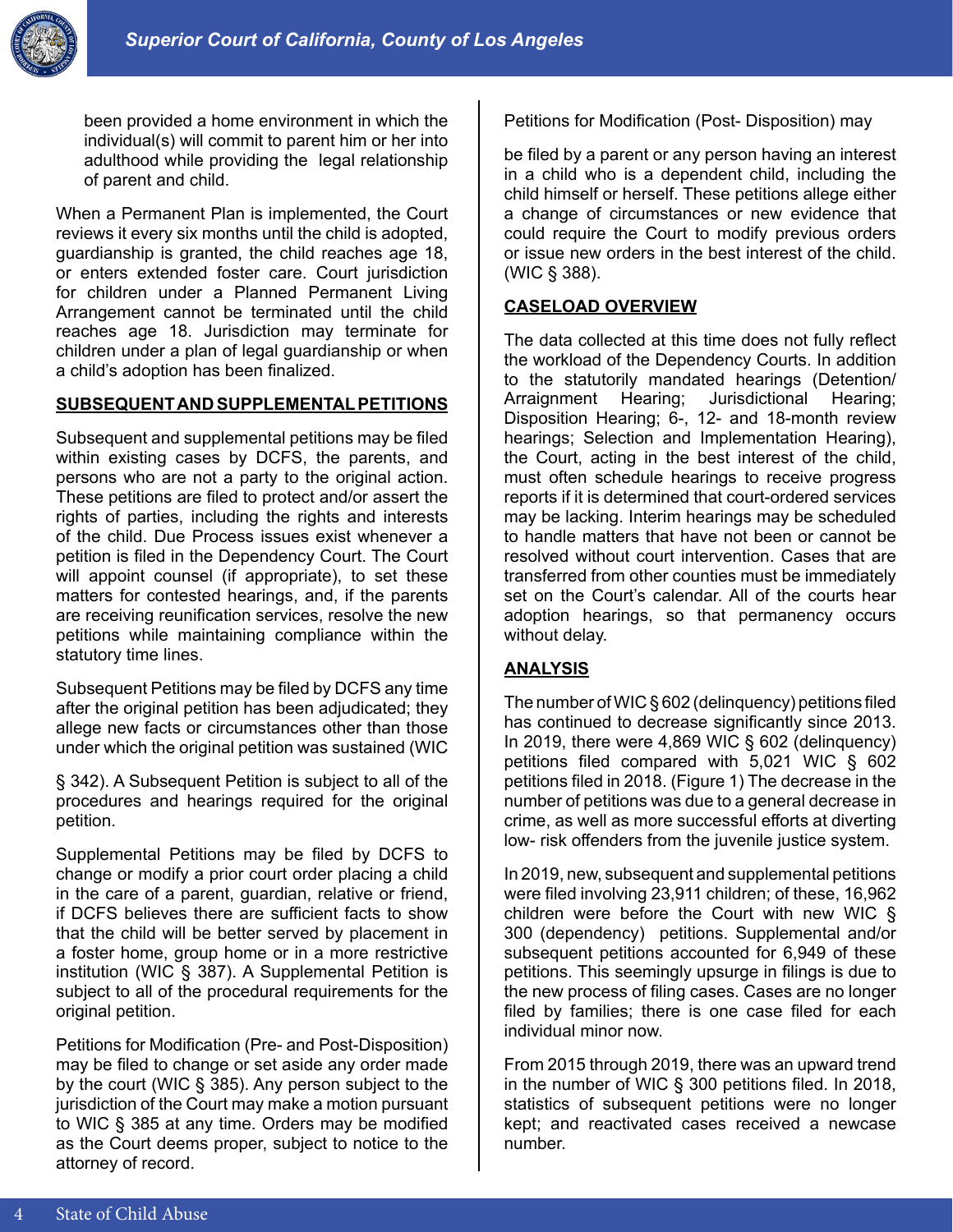

# **EXITING THE DEPENDENCY COURT SYSTEM**

The data indicates in 2019, 16,962 children were the subject of new Dependency court petitions, and 17,059 children had their cases dismissed or jurisdiction terminated. Fortunately, in 2019, the number of children exiting the system increased considerably compared to the number of children exiting the system in 2018. (Figure 3)

The data indicates that of the children who had their cases terminated in 2019, 1,922 children were adopted out of the system, compared to 1,648 children in 2018. (Figure 4)

# **SELECTED FINDINGS**

- The number of WIC § 602 (delinquency) petitions filed have continually, significantly decreased since 2013.
- The number of dependency filings has fluctuated since 2013.
- New WIC § 300 petitions constituted 73% of total filings in 2018 while constituting 71% in 2019.
- In 2019, 16,962 children entered the Dependency system as a result of new petitions being filed, and 17,059 children exited the system.
- In 2019, 1,922 children were adopted out of the dependency system, compared to 1,648 children in 2018.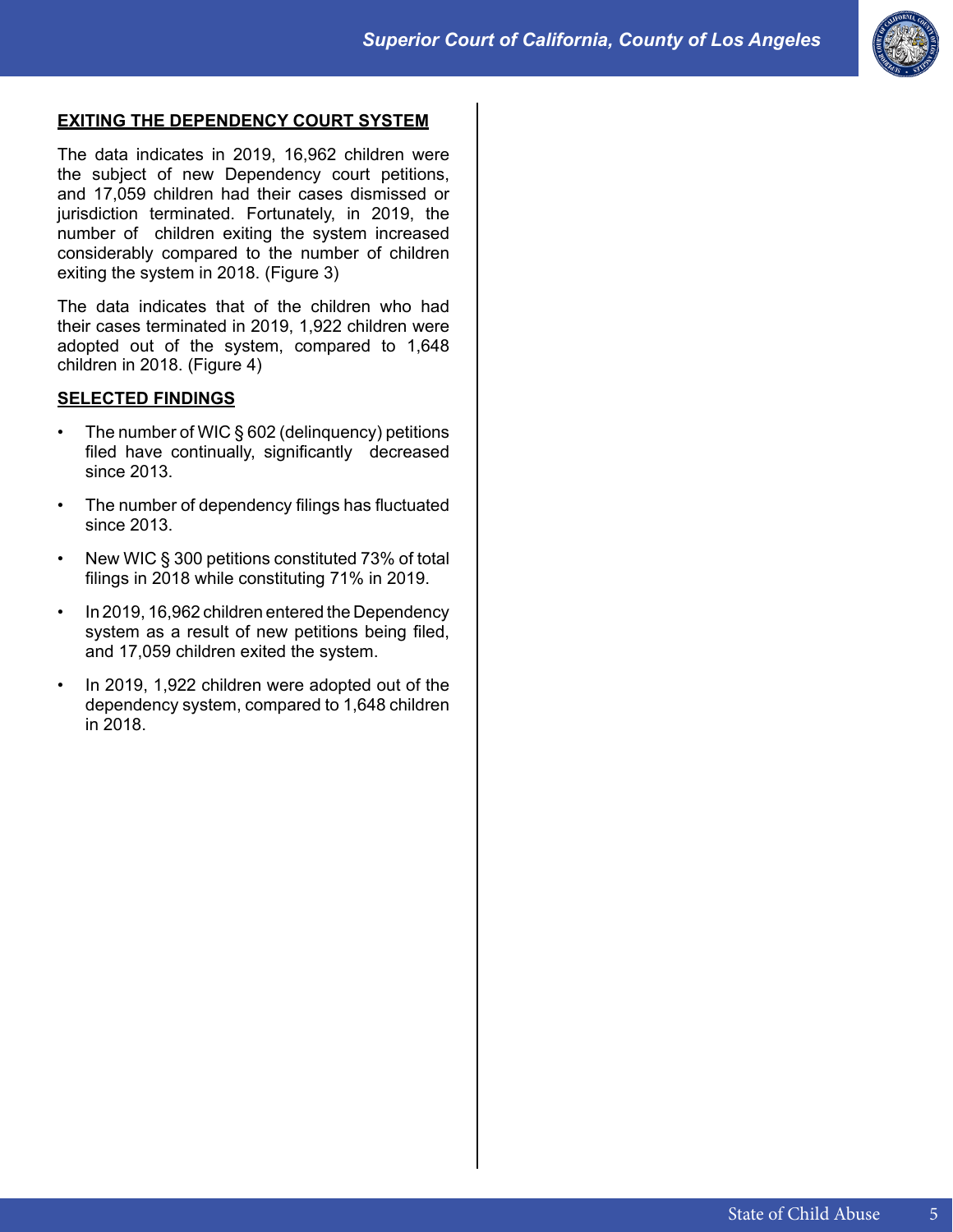



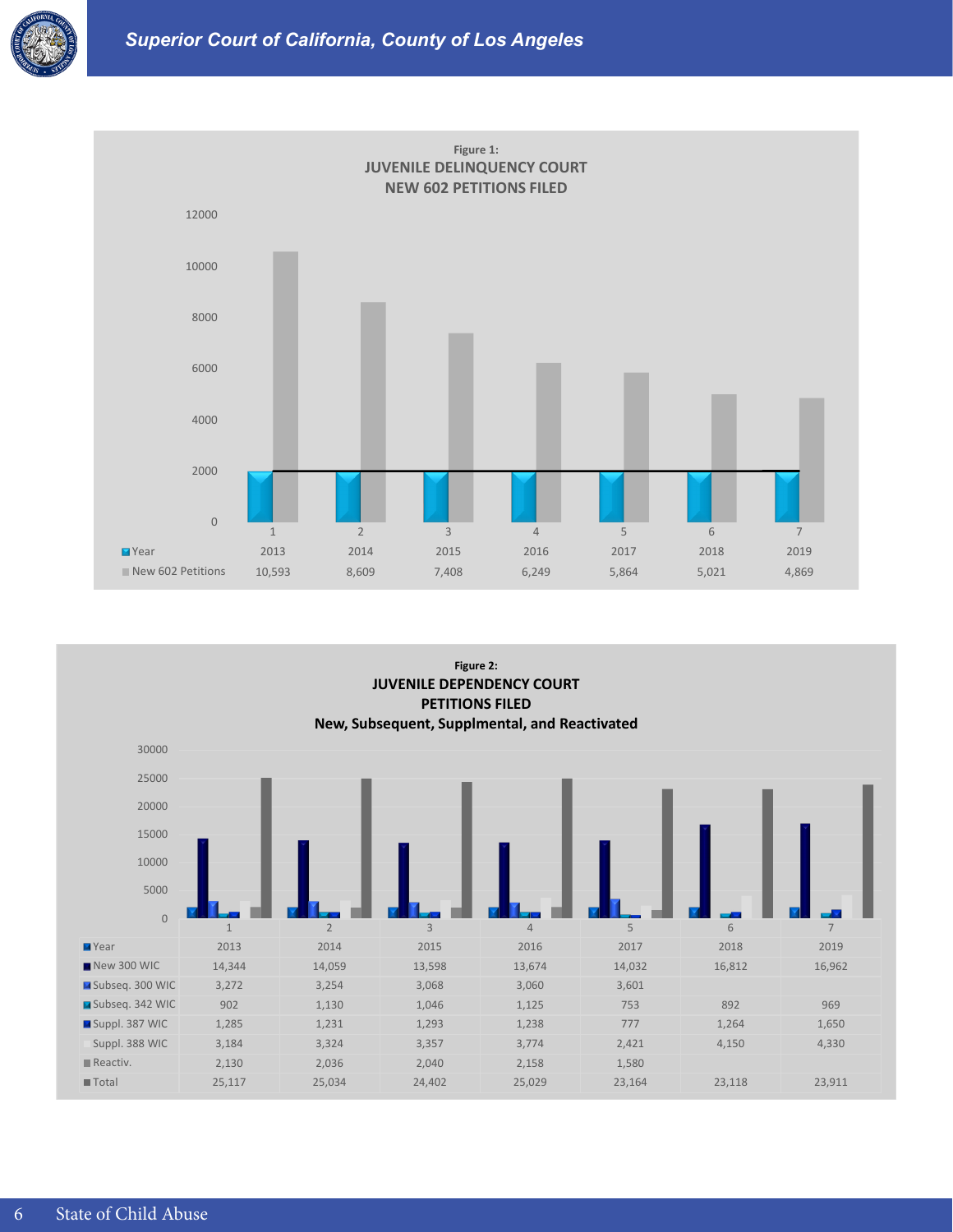



**Figure 4 JUVENILE DEPENDENCY COURT NUMBER OF CHILDREN ADOPTED**